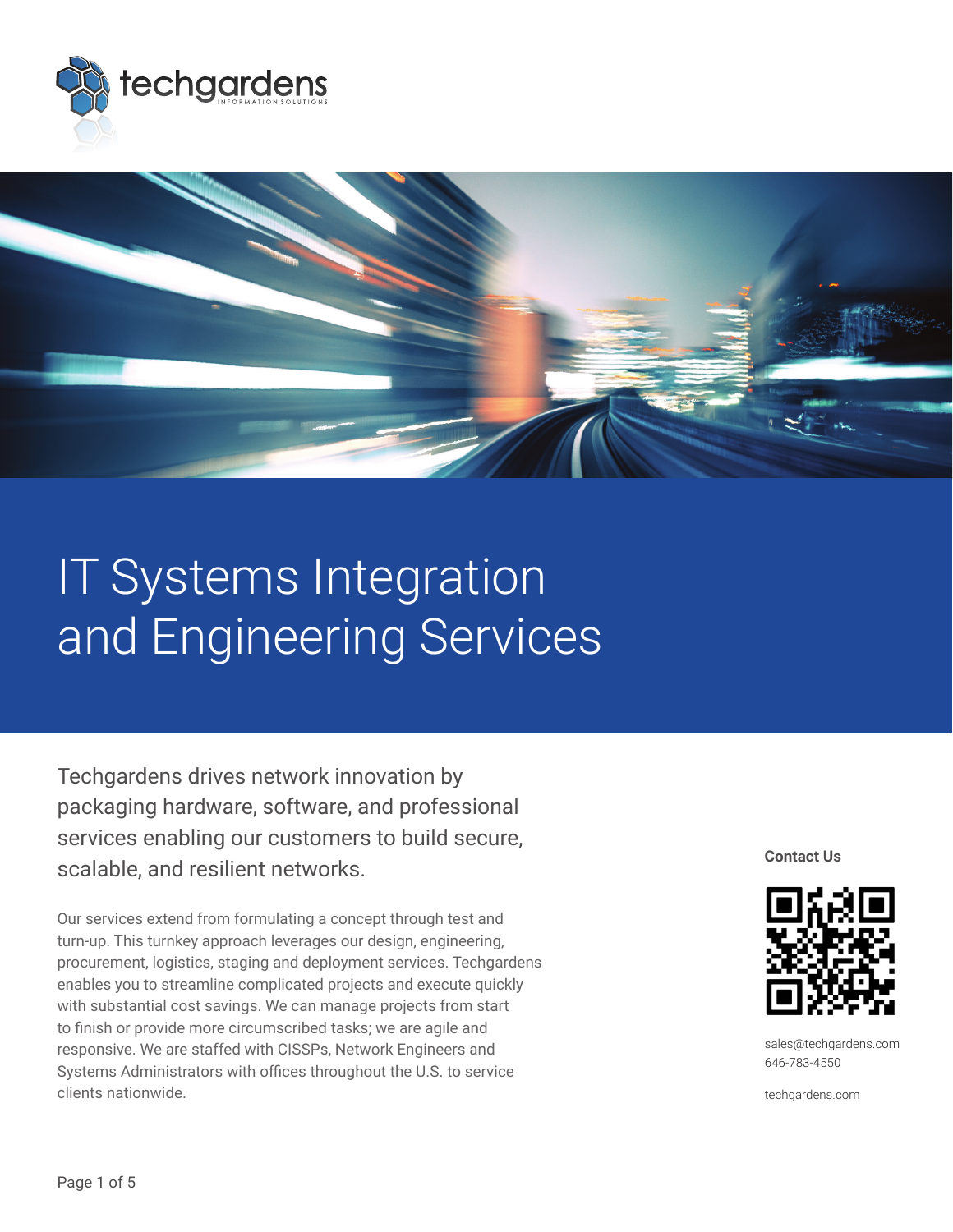# Service Offerings



Techgardens design and engineering services are flexible. Our network specialists provide solutions that take into consideration the current and future needs of our clients. Our engineers have the experience necessary to optimize your current systems, build a new one or a combination of the two. Techgardens engineers can be utilized for short engagements or for ongoing staff augmentation. Our process is straightforward; we perform a design review, develop an architecture, and propose the solution.

#### **During the design review process our objective is to:**

- Assess the technical goals of the organization
- Review the operational requirements and applications that will be supported
- Review existing hardware infrastructure and software systems
- Review resiliency and survivability requirements
- Document the current infrastructure
- Discuss operational requirements for network management
- Discuss ongoing technical support

## **During the architecture development process, we utilize the following principles:**

- Develop a solution that optimizes performance based on requirements
- Develop a solution that balances cost and scalability
- Propose a network management architecture that encompasses configuration, operation, monitoring and alerting

## **Sourcing & Logistics Services**

Techgardens offers a variety of fulfillment services to streamline procurement and operations. Our ability to source and supply material provides our clients with a single point of contact for all equipment logistics. We assume responsibility for tracking deliveries and schedules. In the event of an equipment failure or defects on arrival, our team will handle its replacement. Coupling engineering and implementation services with our sourcing and logistics services provides cost efficiencies and improved deployment times.

### **The sourcing and logistics services we offer include:**

- Multi-vendor sourcing: sourcing from multiple suppliers for one project or many projects
- Asset Management: receiving, documenting, tagging, and tracking assets
- Contract Logistics: monitor and report on supplier contract performance

**Contact Us**



sales@techgardens.com 646-783-4550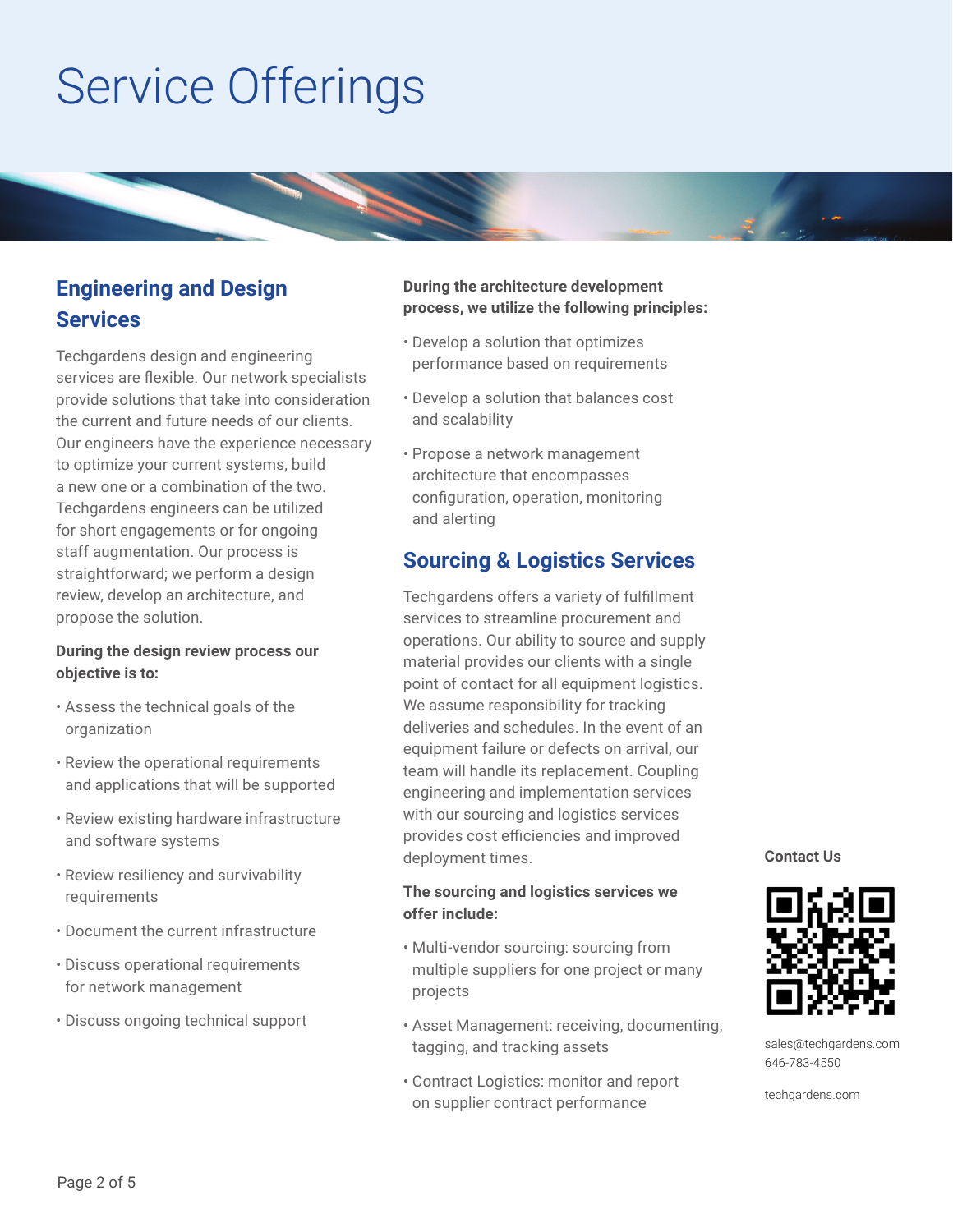- Staging: preparation of equipment prior to shipment or delivery to final locations
- Custom Kits: preassembly of diverse hardware and software components
- Spares Depot: maintenance of spares for rapid delivery to maximize uptime

## **Implementation and Configuration Services**

Techgardens implementation teams manage projects in tight coordination with our engineering personnel to ensure successful deployments. We can be the single point of contact for the entire job or a supplement to enhance your IT personnel. Our implementation and integration teams' objectives are to ensure proper network deployment within budget and on time. In a multi-vendor, multi-network environment, there are greater risks and Techgardens has the experience and expertise to ensure success. Our specialists can manage the entire process from staging and configuration to integration and testing thereby mitigating your risk, minimizing your cost, and reducing implementation time.

#### **Key implementation services we offer are:**

- Project and program management
- Site surveys
- Hardware installation
- Structured cabling, fiber characterization and testing
- Equipment configuration
- Software configuration
- Test and turn-up

## **Operations and Maintenance Services**

Techgardens operations and maintenance teams can work to develop a tailored operations and maintenance program for your new or upgraded systems. As the

infrastructure transitions to a production environment, we will formulate a maintenance plan to address software updates, security patching and configuration management. The team will develop runbooks for typical routines such as: troubleshooting, fault isolation, root cause analysis, and resolution.

### **Important operations and maintenance services we offer are:**

- Run book development
- Troubleshooting and fault isolation training
- Software patching and configuration management
- 24/7/365 proactive, automated monitoring and troubleshooting
- Annual system health checks
- Tier-1 outage remediation services
- Applications monitoring
- Network monitoring

## **Training & Support**

The changing landscapes in technology evolution, mergers, acquisitions, and globalization, require successful enduser adoption of technology investments to maximize effectiveness and ROI. Techgardens training and support services are designed to provide your personnel with the knowledge and skills to maintain IT systems at optimal performance.

#### **Our training and support services include:**

- Training design: we collaborate with clients to create training programs that meet the needs of the organization and end-user
- Training development: we create an environment where people learn how to use new processes and systems and then enable them to educate others
- Training delivery: we provide learners with the information they need at the right time and in the right location

**Contact Us**



sales@techgardens.com 646-783-4550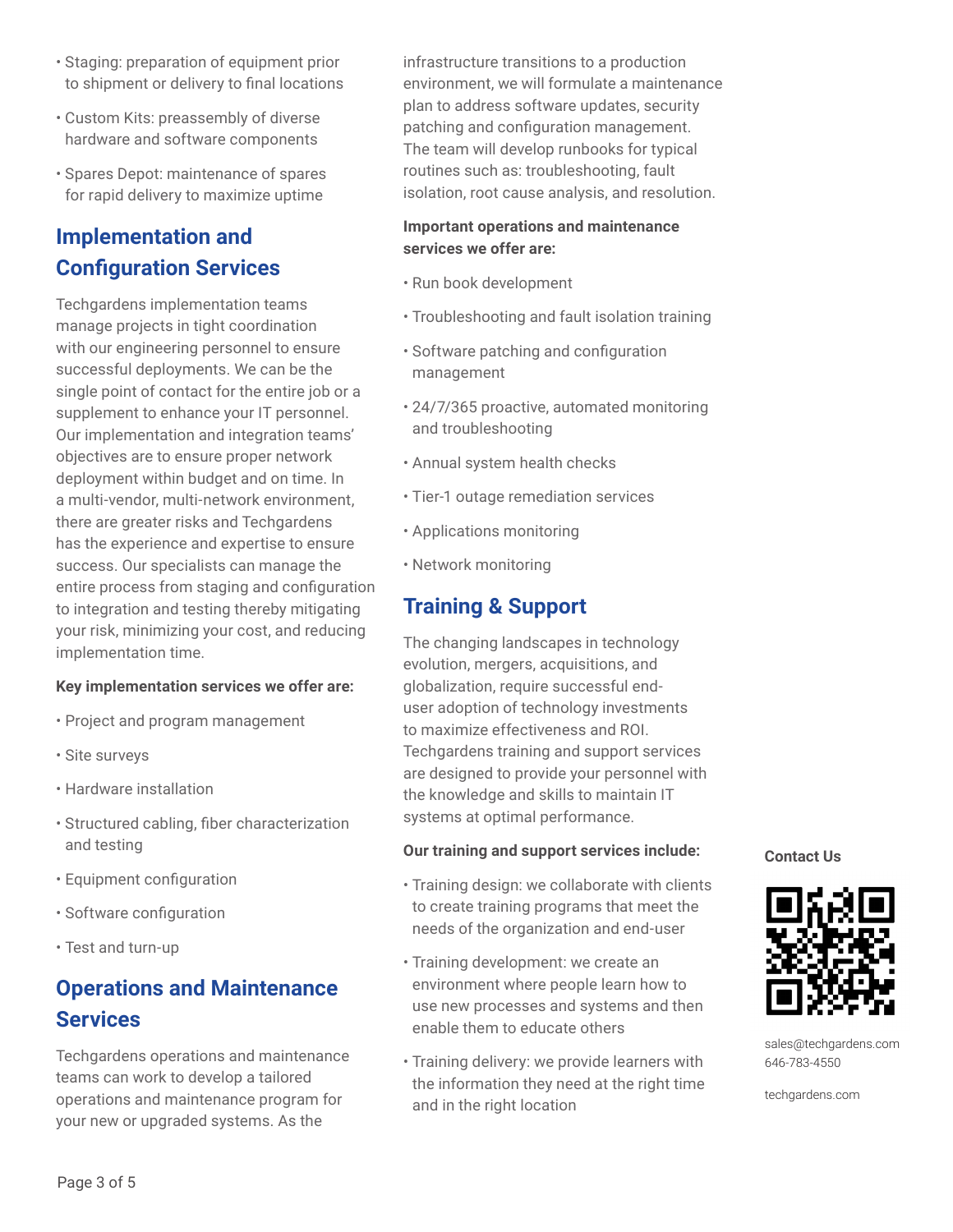# Domain Expertise



## **Network Infrastructure**

Techgardens specializes in network engineering and developing solutions to support the delivery of high-speed data links from within the building to across the continent. Our solutions provide a blueprint for your network allowing you to meet your business requirements securely and quickly. Whether it is a system for your internal needs or a system to support customer access, Techgardens can provide a custom system to meet both your business and technical requirements.

#### **Our network engineering solutions include:**

- IP routing & layer 2 switching
- Optical DWDM transport systems
- Layer 2 encryption utilizing MACsec
- Wireless LAN & WAN solutions (Campus or Metro solutions)

#### **The services we offer are:**

- Topology design and review
- Network performance and health Assessments
- Latency and resiliency assessments
- Fiber analysis and characterization
- WDM design appropriate for the distance, speed and applications
- Structured cabling analysis and installation
- Test and turn-up

## **Cyber Security**

The rapid growth of network data connections and devices requires enhanced vigilance around data security. Techgardens has the knowledge and experience to orchestrate the right approach for your organization.

### **A sample of our cyber security applications include:**

- Firewalls
- Mobile device security
- Data loss prevention
- Web security
- Email security
- SD-WAN
- Cryptography
- Network access control
- Multi-factor authentication
- Intrusion protection and detection

## **Enterprise Storage**

Techgardens offers storage solutions that are appropriate for virtualization, file sharing, cloud/offsite backup, and video applications. We offer flexible solutions that can include hard disk drives (HDD), solid-state drives (SSD) or hybrid configurations based on performance and capacity requirements to deliver high throughput and consistent sub-millisecond latencies. Our expertise guarantees a seamless process from application analysis through deployment. Quality support, responsiveness to customer

**Contact Us**



sales@techgardens.com 646-783-4550